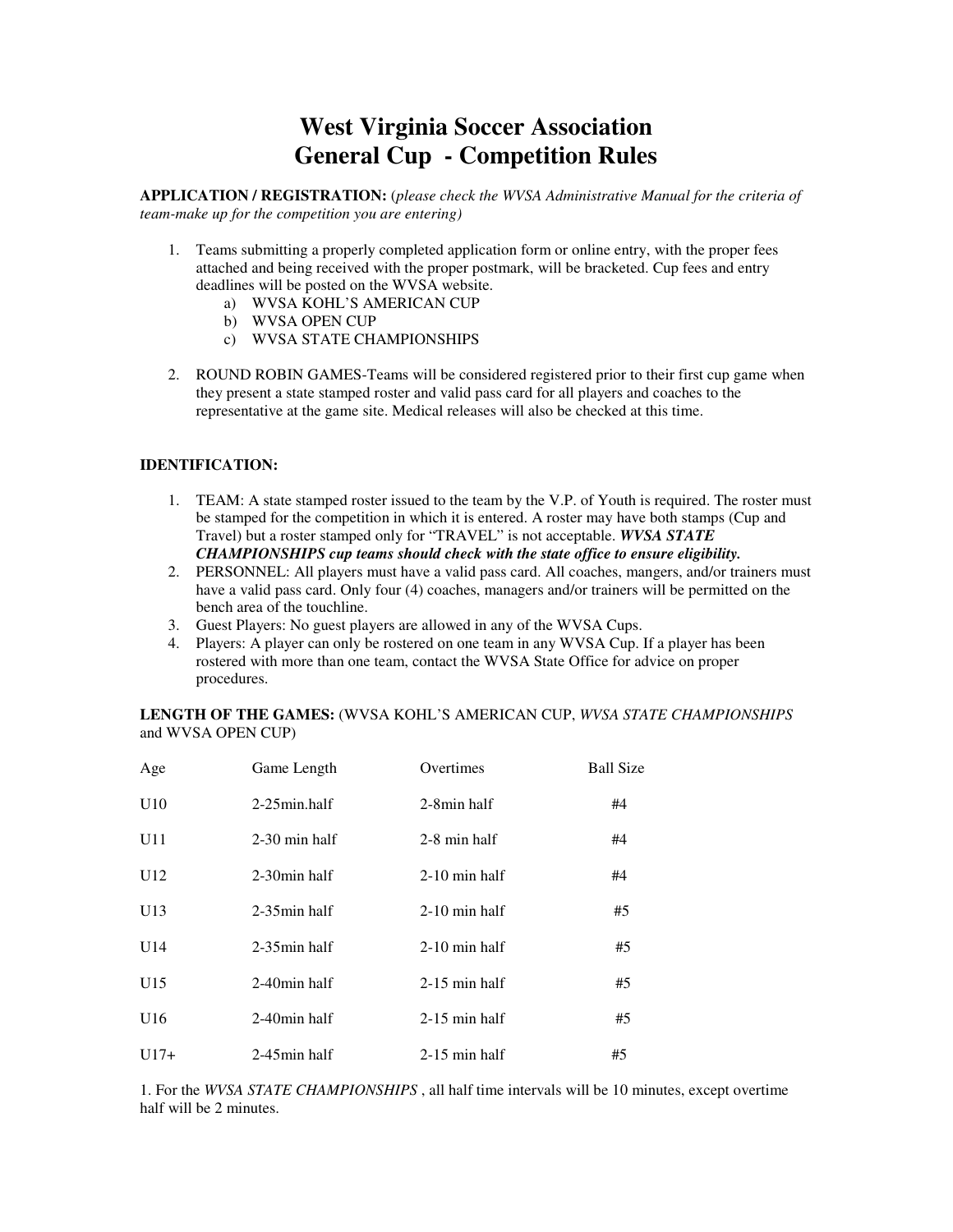2. During ROUND ROBIN completion, tie scores at the end of regulation will stand- *No Overtime.* 

3. In SEMIFINAL AND CHAMPIONSHIP competition, overtime periods will be played. If, at the end of the overtime, the score is still a tie, the game results will be determined by the taking of kicks from the penalty spot. Due to weather or lack of available light, the Cup Chairman may determine the need to eliminate the overtime period and go straight to the taking of kicks.

4. If a game has started and is then suspended due to weather or other conditions (i.e. light), the game will be rescheduled and replayed in its entirety if possible. However, if a game is suspended during the second half of play, the Cup Committee may determine the game complete and the score will stand as is at the stoppage of play. Teams must understand the physical limitations of field availability, hours in a day and in a weekend.

5. WVSA OPEN CUP games maybe played in a shortened format. Round Robin game lengths will be determined by the number of games to be played. NO team will play more than the equivalent of two regulation games in a day. Semifinal and Championship games will be regulation length for the appropriate age bracket and overtime and determining the results of a game will be the same as listed above.

# **HOME TEAM DESIGNATION AND RESPONSIBILITIES:**

1. The team listed first in each pairing is the home team.

2. The home team furnishes the game ball unless it is provided by WVSA.

3. The home team shall change jerseys if, in the opinion of the referee, there is a conflict.

# **UNIFORMS:**

1. Each player must wear on official uniform with a number of the back of the shirt. *This includes goalkeepers! WVSA STATE CHAMPIONSHIPS Cup must have a six-inch minimum size number on the back of the shirt.* 

- 2. Duplicate numbers are not permitted.
- 3. Teams must bring an alternate jersey.
- 4. Shin guards are mandatory.
- 5. No hats or other headgear may be worn with the following exceptions\*
	- 1 .Soft billed caps for goalkeepers per FIFA.
	- 2. Religious headgear per USSF.
	- 3. Soft caps (no bills) or headbands in cold weather.
	- 4. US Soccer and FIFA approved soft headbands.
	- 4. Headgear for medical reasons under the following conditions
		- a. Soft, closed cell material.
		- b. US Soccer specific release sign by parents
		- c. Doctors permission to play soccer
		- d. Approval by WVSA in advance.

5. Any exception is with the approval of the referee.

6. NO hard cast or braces with exposed metal parts may be worn. (Youth Only)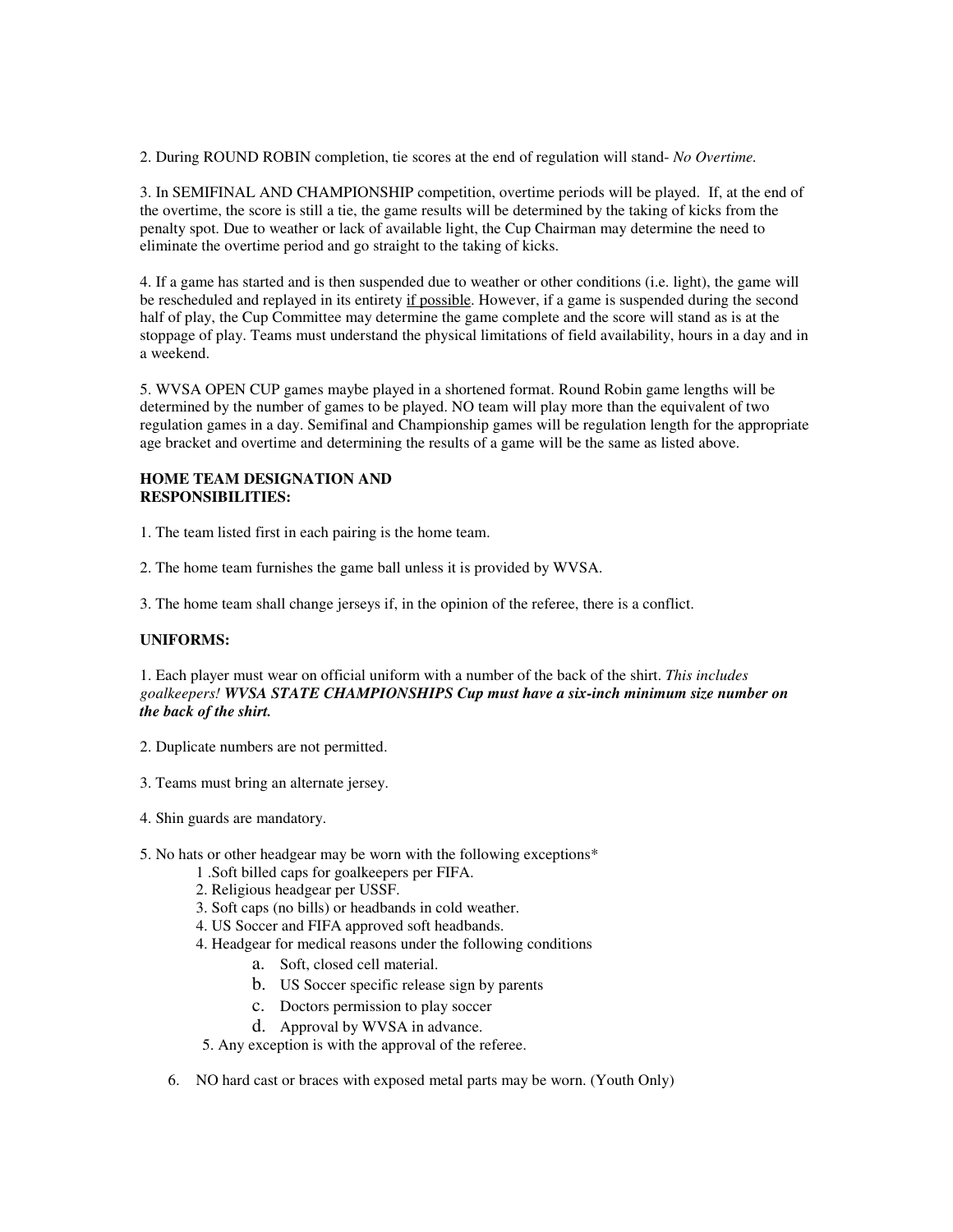Exception for travel players u12 and older, while playing on a travel team, and all teams in the WVSA Open Cup, with a doctors release to play soccer.

- a. Hard casts must be padded and approved by the referee prior to the match.
- b. Braces must be worn as intended by the manufacturer and approved by the referee prior to the match.
- c. In a and b approval shall be by a referee that is 18 years old or older
- 7. No team shall wear the logo, insignia, or other identifying mark of a non-US Youth Soccer organization on their uniforms during the WVSA State Championships. A manufacturer's mark or sponsor's name is exempted. Teams wearing such items shall either remove the mark, change uniforms to comply with the rule, or forfeit each match of the competition.

\*Inclement weather often poses problems. Sweatshirts or long sleeves may be worn under the jersey (a jersey number must be visible). It is advised that the extra shirt match or coordinates with the uniform and does not conflict with the other team. The referee may determine if hats are allowable for extenuating circumstances (i.e. rain, snow or cold, extreme sunlight). The headgear must be deemed to be safe for the player and other players. Sweat pants or tights should follow the same guidelines as for sweatshirts or long sleeve shirts.

## **RULES OF PLAY:**

1. Except as otherwise provided herein, the rules of USYSA and the **FIFA Laws of the Game** shall apply.

2. For the WVSA State Championship substitutions may be made with the consent of the referee at any stoppage of play. For U12 through U14, substitutions are unlimited. For U15 through U19, substitutions are limited as follows; After leaving the game during a half of play, the substituted player may not re-enter the game during the same half of play. After leaving the game during overtime play, the substituted player may not re-enter the game.

3. For the WVSA Open and Kohl's cup, substitution rules will be announced before the competition begins.

4. Players wishing to enter the game should be at the half line prior to the substitution opportunity.

5.Player must follow the referee's guidelines concerning when he/she may enter the field. However, substitutions should not hinder the flow of the game.

6.U12 specific rule for WVSA State Championships: Conform to FIFA and not to US Youth Soccer smallsided rules – we will not award direct free kicks if the goalkeeper punts or drop-kicks the ball in the air from his /her penalty area into the opponent's penalty area.

# **GRACE PERIODS:**

1. Teams not ready to play at the scheduled start time of any match shall be granted a ten-minute grace period. Seven players will constitute a team for U13 and above and U11/12 Competitive teams and the game will proceed. FOR U12 Recreational, six players will constitute a team. For U10 games, four players will constitute a team.

2. Any team not ready to play after the grace period has expired shall be reported to the Cup Committee by the referee.

3. It is the responsibility of the team to learn of any schedule changes- either time or field assignments.

4. Teams should allow sufficient time to arrive and register promptly. It is the team's responsibility to know about traffic patterns, problems or detours.

# **FORFEITS:**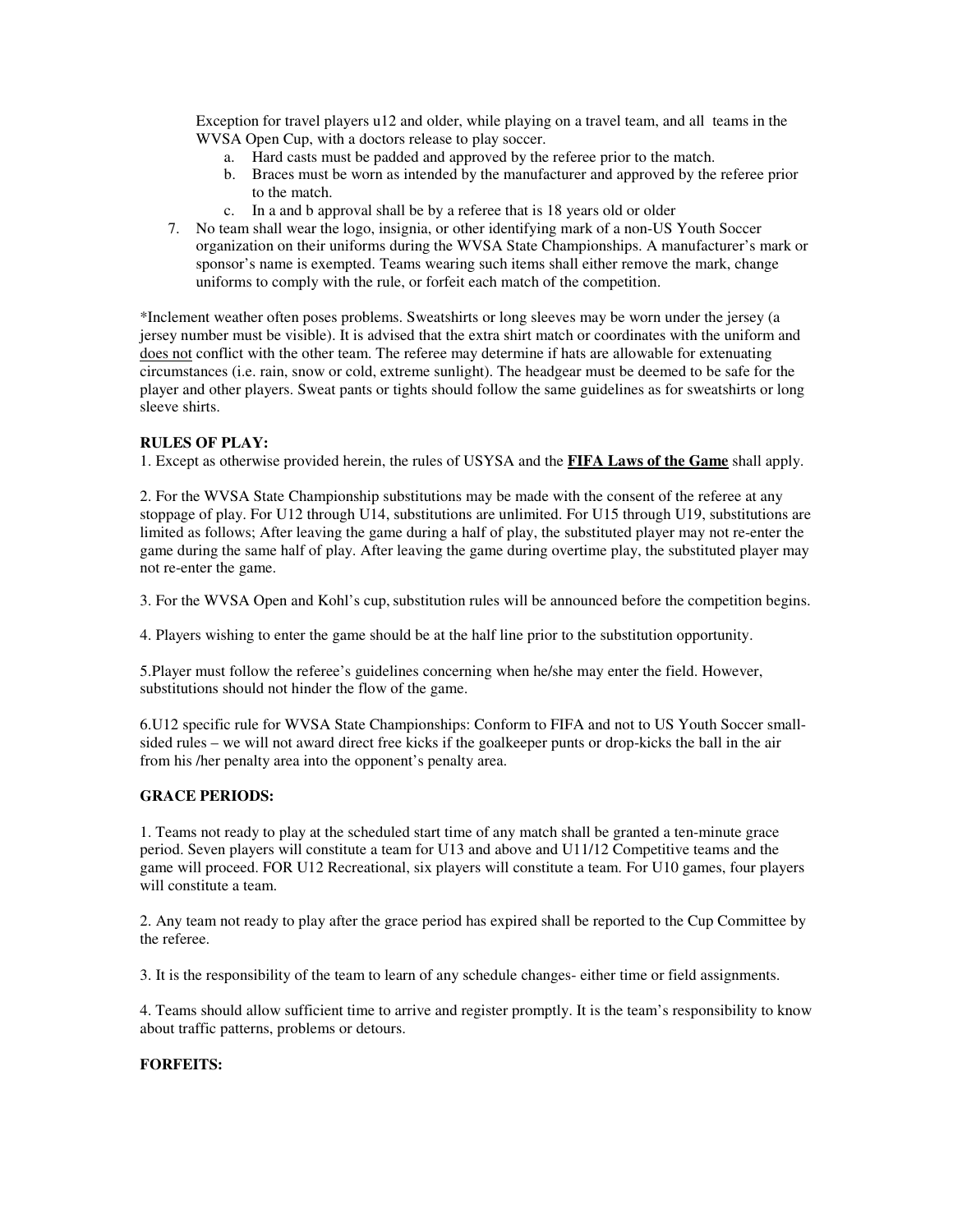1. If a team forfeits a preliminary game in the WVSA KOHL'S American Cup, the team's league or club shall be fined \$100.00 per game.

2. If a team forfeits a preliminary round game in the WVSA STATE CHAMPIONSHIPS, or the WVSA OPEN CUP, the team shall be fined \$100.00. The fine must be paid prior to the start of their next game.

- 3. Points will be awarded accordingly for forfeited games:
- A. The NON-FORFEITING team shall be awarded:
	- 1. 3 points for a win
	- 2. Goal differential by the winner of a forfeited game shall be equal to the average goal differential for game(s) in the same bracket against the team that forfeits.
	- 3. Zero goals against the winner of forfeited game
- B. The FORFEITING team shall be awarded:
	- 1. Zero points for the loss
	- 2. Zero goals for the loss
	- 3. 4 goals against
- 4. If a referee terminates a game for reasons other than weather or field conditions, the WVSA Cup Committee will decide the result of the game.
- 5. Teams forfeiting quarter final or semifinal games shall be fined \$200. Teams forfeiting championship games will be fined \$500.

# **EJECTIONS:**

1. If a player is sent off from any game, the player's pass card together with the referee's report of the incident shall be turned over to the cup committee by the referee.

- A. The minimum penalty for a player sent off is not participating in the next match of the competition. The cup committee may increase this penalty if they deem the offense to merit a stronger disciplinary action.
- B. It is the cup committee's responsibility to inform the referee administrator and the coach of the next opponent of the suspension.
- C. Teams allowing a suspended player to participate will automatically forfeit the game.
- D. Upon completion of the suspension, the player pass card may be picked up from the cup committee.

2. If a coach is sent off from any game, the coach's pass will be turned in along with the referee's report of the incident to the cup committee.

- A. The minimum penalty for a send off is a one-game suspension. However, the penalty may be increased if the cup committee deems the offense merits such action.
- B. It is the responsibility of the cup committee to inform the referee administrator and coach of the next opponent that the coach is under suspension.
- C. Coach's pass may be picked up from the cup committee upon completion of the suspension.
- D. A suspended coach that is present at the game may cause the team to forfeit.

3. A second ejection of a player or a coach in the competition will result in the player or coach being suspended for the rest of the tournament.

4*. Players or coaches who are sent off during the Championship Games of WVSA STATE CHAMPIONSHIPS Cup will serve a one-game suspension during the first game of regional competition if they advance. Players or coaches who do not advance and were sent off during their last WVSA STATE CHAMPIONSHIP game will serve the suspension in the first WVSA STATE CHAMPIONSHIPS Cup game the following year.*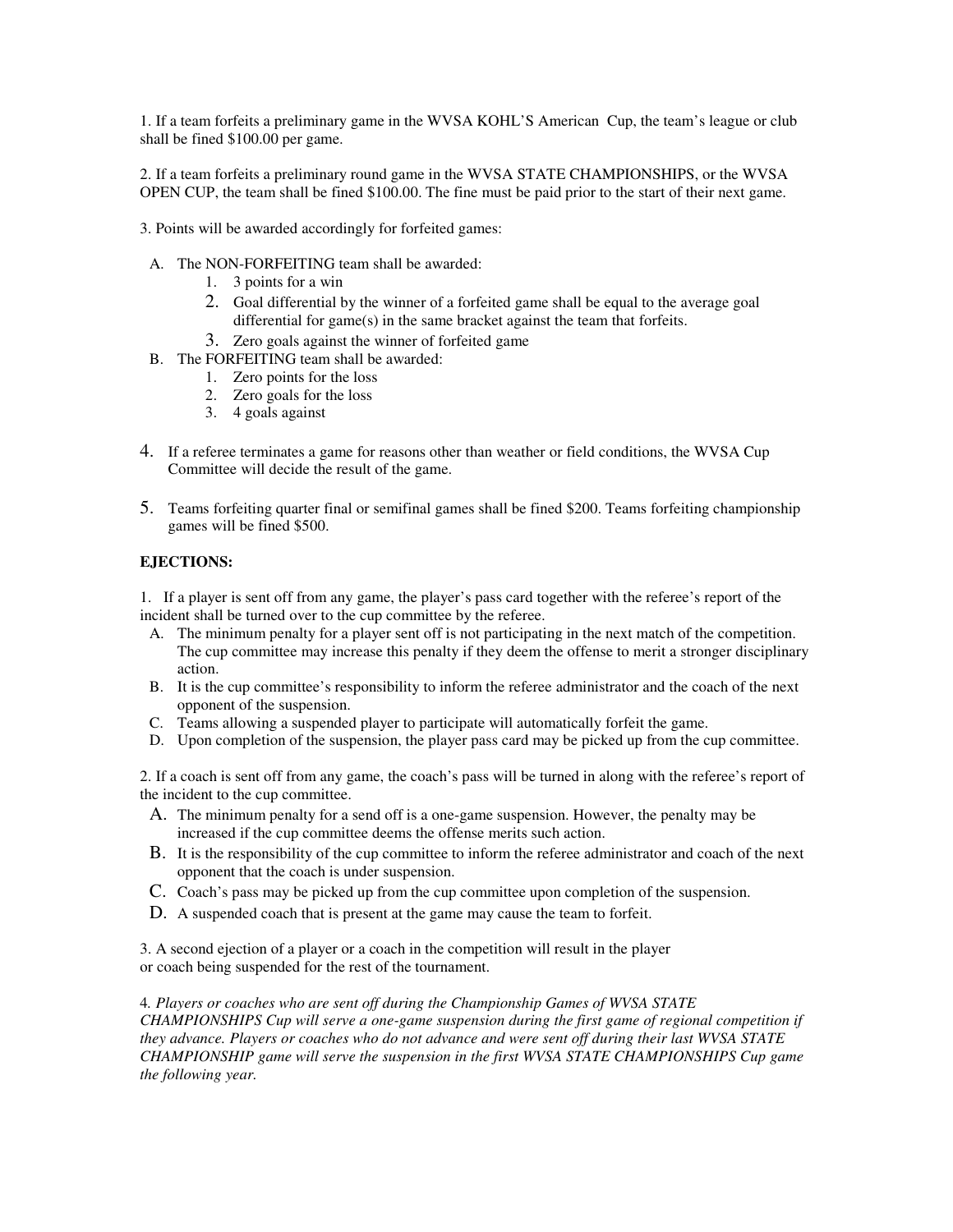5. Penalties beyond the minimum may be appealed by following the appeal process of WVSA (check Chapter 4 of the WVSA Administrative Manual).

#### **PROTESTS:**

- 1. All questions relating to the qualifications of the competitors or interpretations of the rules, or any dispute or protest, shall be referred to the cup committee or its representative.
- 2. The cup committee or its representative shall compile the necessary information to hear the protest from all available sources before the protest is heard.
	- A. This shall include, if possible, both coaches, field marshals, referees, assessors and available witnesses if necessary. All materials will be treated with confidentiality.
	- B. Both coaches or their designated representatives should be available or reachable until the protest is decided.
	- C. The cup committee or its representative will notify both coaches of the committee's decision.
	- D. Decisions made by the cup committee concerning protests are not appealable. The decisions are final. Play will continue following the decision.
- 3. To be valid and eligible for consideration, each protest:
	- A. Must be verbally lodged with the referee and with the opposing coach and field marshal at the game site before entering the field of play or leaving the game site (except noted in D).
	- B. Must be filed with the cup committee or its representative:
		- 1. Fee in the amount of \$100 this fee may be in cash, cashier's check, money order or personal check. All checks and money orders must be made payable to WVSA.
		- 2. All protests must be submitted in writing with a minimum of three copies and must include full particulars of the grounds on which the protest is lodged.
		- 3. Any information to be presented by witnesses must be in writing.
	- C. All protests must be received by the cup committee or its representative within two hours of the completion of the game being protested.
	- D. Any protests relating to the field, goal posts, bars or other appurtenances of the game shall be entertained only if written objection has been lodged with the referee and the opposing coach prior to the start of the game.
	- E. A plea of ignorance of the rules and regulations of the competition is not sufficient grounds for protests or defense.
	- F. JUDGMENT DECISIONS OF THE REFEREE ARE NOT GROUNDS FOR A PROTEST
	- G. Protest forms are available from the cup committee or its representative.

# **POINT SYSTEM - WORLD CUP FORMAT**:

1. Round Robin Game Points - 3 points for a win

1 points for a tie

#### 0 points for a loss

# **DETERMINATION OF STANDINGS WITHIN A GROUP:**

1. The total round robin points a team accumulated in the round robin shall determine its standings within its group.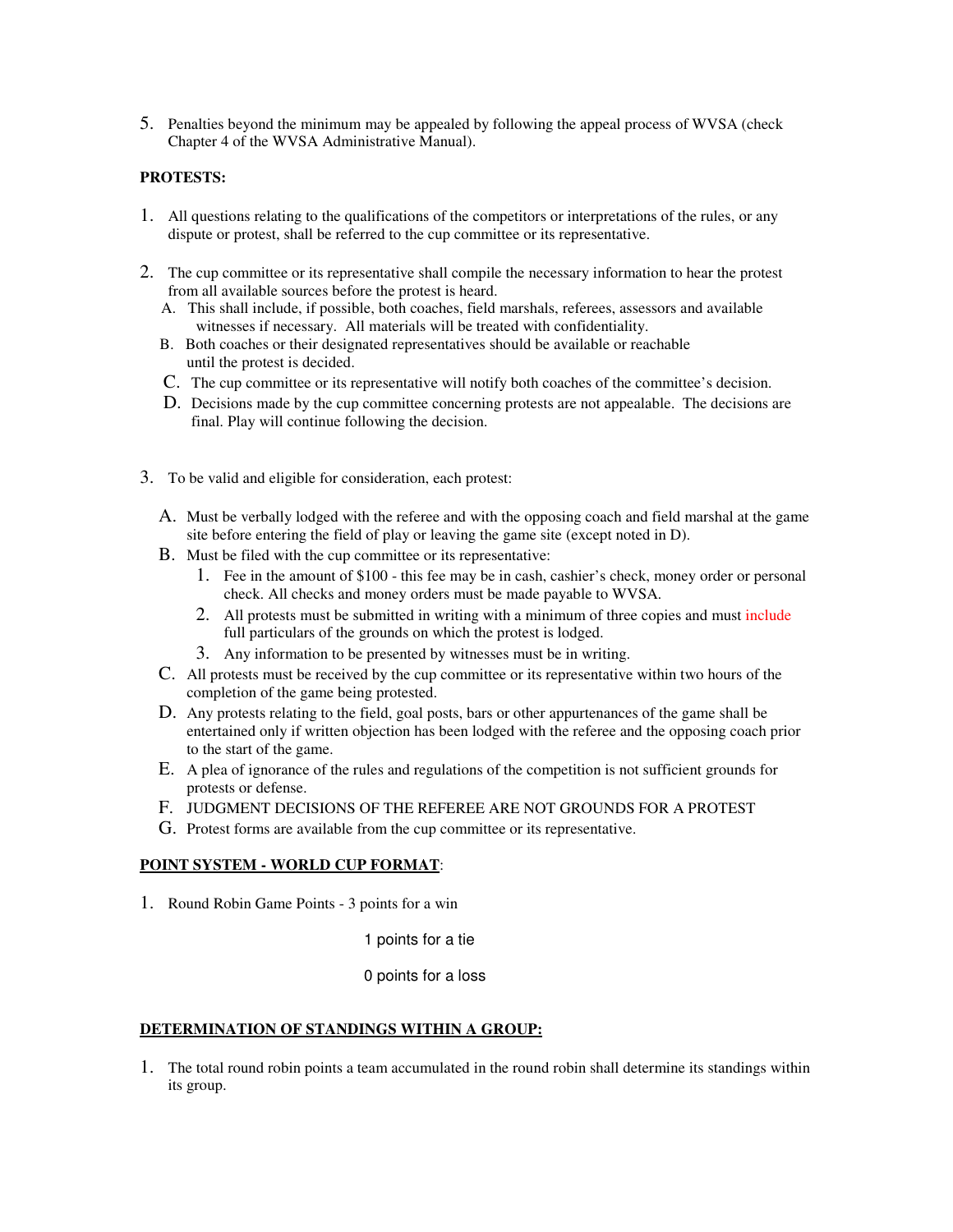# **RESOLVING TIES WITHIN A GROUP**:

- 1. At the end round robin competition the following steps will determine the standings where teams are tied with the same number of points.
	- A. Winner of head to head competition
	- B. Goals scored difference (maximum 4 goals per game) Example 15-0=4-0(+4)  $8-1=5-1(+4)$  $2-4=2-4(-2)$
	- C. Least goals allowed
	- D. FIFA kicks from the penalty spot immediately following round robin games.
- 2. If a three-way tie exists THIRD PLACE will be determined by the criteria listed above, except that 1.A. (head to head) will not be used. Once third place is established, second and first place will be determined by going through the criteria again, as it compares the remaining two teams.

# **ADVANCING TO SEMIFINAL AND FINAL COMPETITION**:

 Each WVSA Tournament schedule will indicate which teams will advance. The WVSA KOHL'S AMERICAN CUP and the WVSA State Championship are the only current WVSA Tournament that requires more than one weekend. Teams advancing to the second weekend of play will be posted on the WVSA Website with the schedule.

## **GENERAL INFORMATION**:

- 1. Many leagues/clubs enter teams in competitions. In doing so, they agree to play to the rules and guidelines of the competition in addition to the laws of the game.
- 2. Each league/club/team official should understand what is expected of them to preserve the good name of their organization. It is suggested that, to avoid any misunderstandings, a copy of rules and guidelines are in the possession of the coach and league officials at all cup competitions.
- 3. Teams, coaches and respective staff (with valid pass cards) shall occupy the same side of the field.
- 4. Spectators will observe spectator lines marked on the field. If there are no lines, spectators will remain five feet back from the touchline. No spectators will be allowed behind goal lines.
- 5. The COACH is ultimately responsible for the conduct of himself/herself, support staff, players and spectators/supporters.
- 6. The coach or his/her designee must sign the referees score card. By doing so, he agrees to the referee's score on the card. He should check the card carefully before signing.

# **TOBACCO USE:**

- 1. WVSA discourages the use of tobacco products at youth events. Please refrain from its use while on touchlines or around the facilities where youth are present.
- 2. Tobacco use is prohibited on all school properties. Competitions held on these properties will respect this regulation.